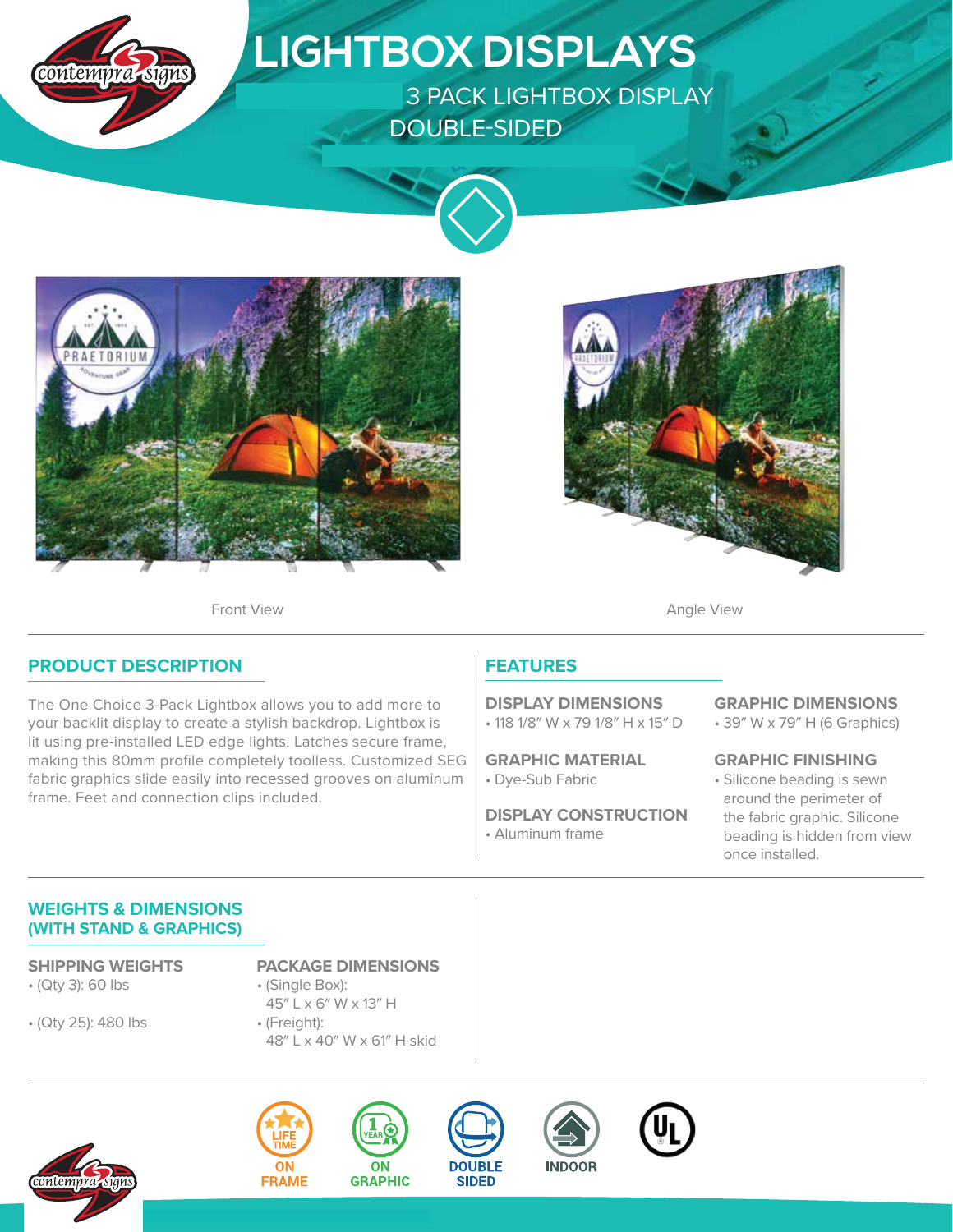

# **LIGHTBOX DISPLAYS**

3 PACK LIGHTBOX DISPLAY DOUBLE-SIDED



## **LED FEATURES**



| <b>LED STRIP FEATURES</b> |  |
|---------------------------|--|
|---------------------------|--|

#### **LED STRIP LENGTH**

- 940mm / pc
- 4 pcs total each Lightbox frame piece

#### **EACH LIGHT BEAD**

- 1.2 W
- 120 Lumen
- 1.1 W, 24 V

#### **LED SIZE**

- 940 x 18.2 x 12mm
- 21 Light Beads

 $\cdot$  < 1.1 M **BEST LIGHTING AREA**

## **TRANSFORMER FEATURES**

• 100 / 120V **INPUT (AC)**

• 4.16A **ELECTRIC CURRENT** • 24V **OUTPUT (DC)**

• 100W **POWER**

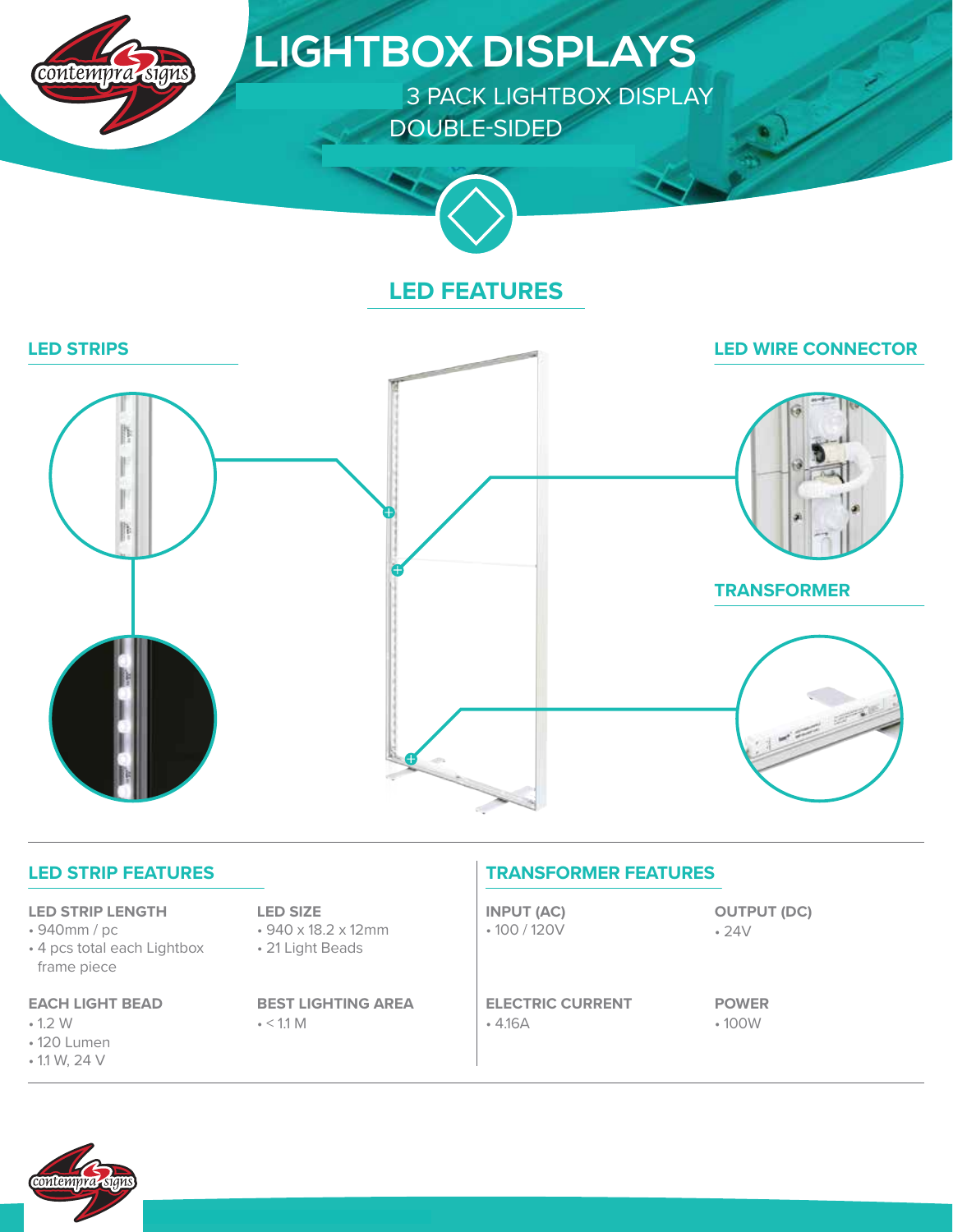